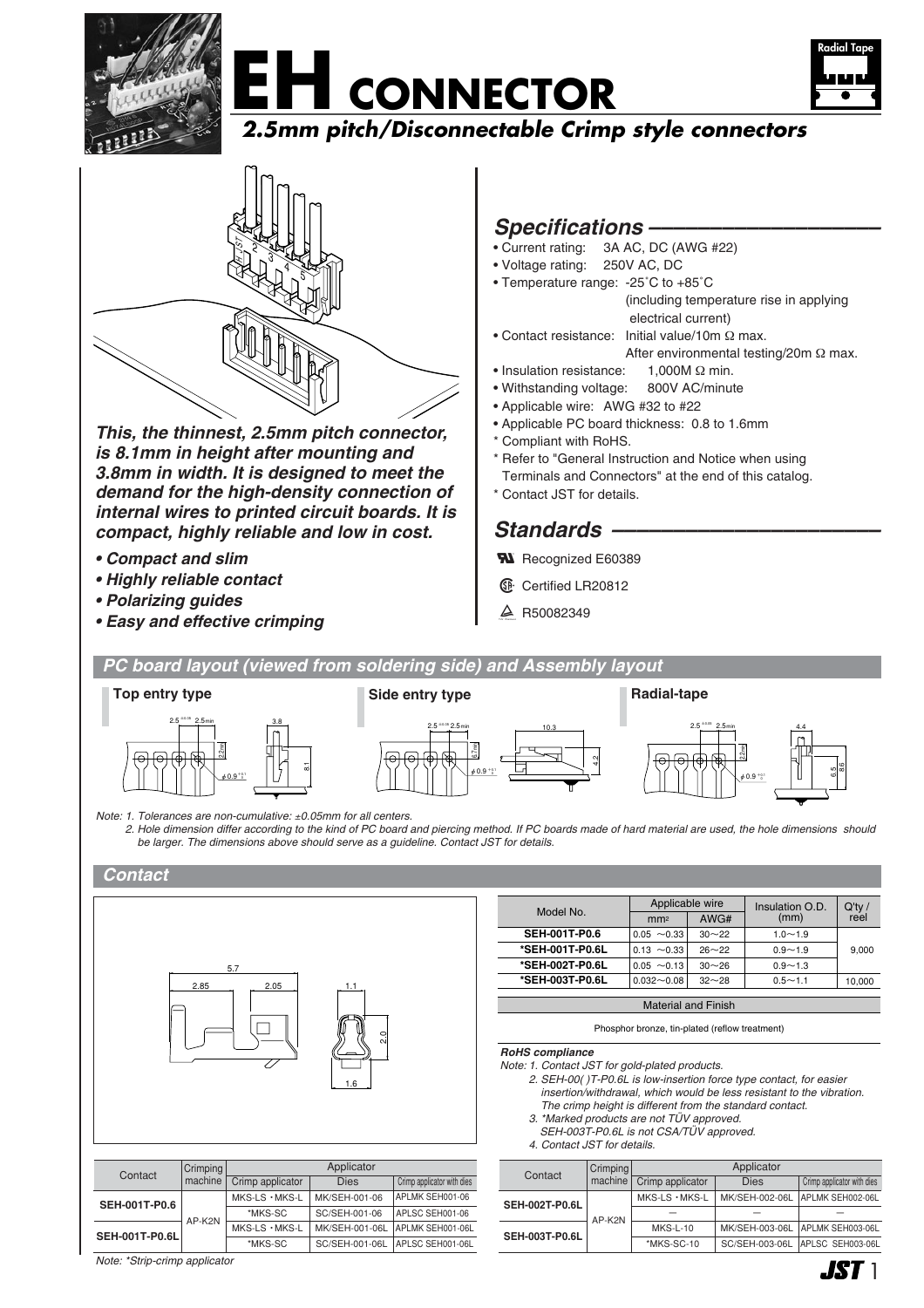# **EH CONNECTOR**

## *Housing*



| Circuits       | Model No.     |      | Dimensions (mm) |                  |  |
|----------------|---------------|------|-----------------|------------------|--|
|                |               | A    | B               | $Q'$ ty /<br>bag |  |
| $\overline{c}$ | EHR-2         | 2.5  | 7.0             | 1,000            |  |
| 3              | EHR-3         | 5.0  | 9.5             | 1,000            |  |
| 4              | EHR-4         | 7.5  | 12.0            | 1,000            |  |
| 5              | EHR-5         | 10.0 | 14.5            | 1,000            |  |
| 6              | EHR-6         | 12.5 | 17.0            | 1,000            |  |
| $\overline{7}$ | EHR-7         | 15.0 | 19.5            | 1,000            |  |
| 8              | EHR-8         | 17.5 | 22.0            | 1,000            |  |
| 9              | EHR-9         | 20.0 | 24.5            | 1,000            |  |
| 10             | <b>EHR-10</b> | 22.5 | 27.0            | 1,000            |  |
| 11             | <b>EHR-11</b> | 25.0 | 29.5            | 1,000            |  |
| 12             | <b>EHR-12</b> | 27.5 | 32.0            | 1,000            |  |
| 13             | <b>EHR-13</b> | 30.0 | 34.5            | 1,000            |  |
| 14             | <b>EHR-14</b> | 32.5 | 37.0            | 1,000            |  |
| 15             | <b>EHR-15</b> | 35.0 | 39.5            | 1,000            |  |

PA 66, UL94V-0, natural (white)

*RoHS compliance*

As the color identification

*the following alphabet shall be put in the underlined part. For availability, delivery and minimum order quantity, contact JST.*

*ex.* **EHR-2-oo-**

*(blank)…natural (white)*

*K…black R…red TR…tomato red E…blue Y…yellow L…lemon yellow M…green O…orange N…brown PL…purple*

*PK…pink H…gray LE…light blue FY…vivid yellow* 

## *Shrouded header*

The shrouded headers are interchangeable with those of the HR crimp style and insulation displacement connectors.



|                 | Model No.         |                    | Dimensions (mm) |      | $Q'$ ty / box     |                    |
|-----------------|-------------------|--------------------|-----------------|------|-------------------|--------------------|
| <b>Circuits</b> | Top entry<br>type | Side entry<br>type | A               | B    | Top entry<br>type | Side entry<br>type |
| $\overline{2}$  | B2B-EH-A          | S2B-EH             | 2.5             | 7.5  | 1,000             | 1,000              |
| 3               | B3B-EH-A          | S3B-EH             | 5.0             | 10.0 | 1,000             | 1,000              |
| 4               | B4B-EH-A          | S4B-EH             | 7.5             | 12.5 | 1,000             | 1,000              |
| 5               | B5B-EH-A          | S5B-EH             | 10.0            | 15.0 | 1,000             | 1,000              |
| 6               | B6B-EH-A          | S6B-EH             | 12.5            | 17.5 | 1,000             | 500                |
| $\overline{7}$  | B7B-EH-A          | S7B-EH             | 15.0            | 20.0 | 1,000             | 500                |
| 8               | B8B-EH-A          | S8B-EH             | 17.5            | 22.5 | 500               | 500                |
| 9               | B9B-EH-A          | S9B-EH             | 20.0            | 25.0 | 500               | 500                |
| 10              | B10B-EH-A         | S10B-EH            | 22.5            | 27.5 | 500               | 500                |
| 11              | B11B-EH-A         | S11B-EH            | 25.0            | 30.0 | 500               | 250                |
| 12              | B12B-EH-A         | S12B-EH            | 27.5            | 32.5 | 500               | 250                |
| 13              | B13B-EH-A         | S13B-EH            | 30.0            | 35.0 | 250               | 250                |
| 14              | B14B-EH-A         | S14B-EH            | 32.5            | 37.5 | 250               | 250                |
| 15              | B15B-EH-A         | S15B-EH            | 35.0            | 40.0 | 250               | 250                |
|                 |                   |                    |                 |      |                   |                    |

Material and Finish

Post: Brass, copper-undercoated, tin-plated (reflow treatment) Wafer: PA 66, UL94V-0, natural (white)

*RoHS compliance This product displays (LF)(SN) on a label.*

*Note: Also available and identified as model BxxB-EH is a top entry type having a post extension length of 4.0mm*

*<For reference> As the color identification,* 

*the following alphabet shall be put in the underlined part.*

*For availability, delivery and minimum order quantity, contact JST. <Top entry type>*

## *ex.* **B2B-EH-A-oo-**

*(blank)…natural (white) K…black R…red E…blue Y…yellow M…green*

*<Side entry type>*

*ex.* **S2B-EH-oo-**

#### *(blank)…natural (white)*

*K…black R…red TR…tomato red E…blue Y…yellow L…lemon yellow M…green O…orange N…brown P…purple PK…pink H…gray LE…light blue FY…vivid yellow*